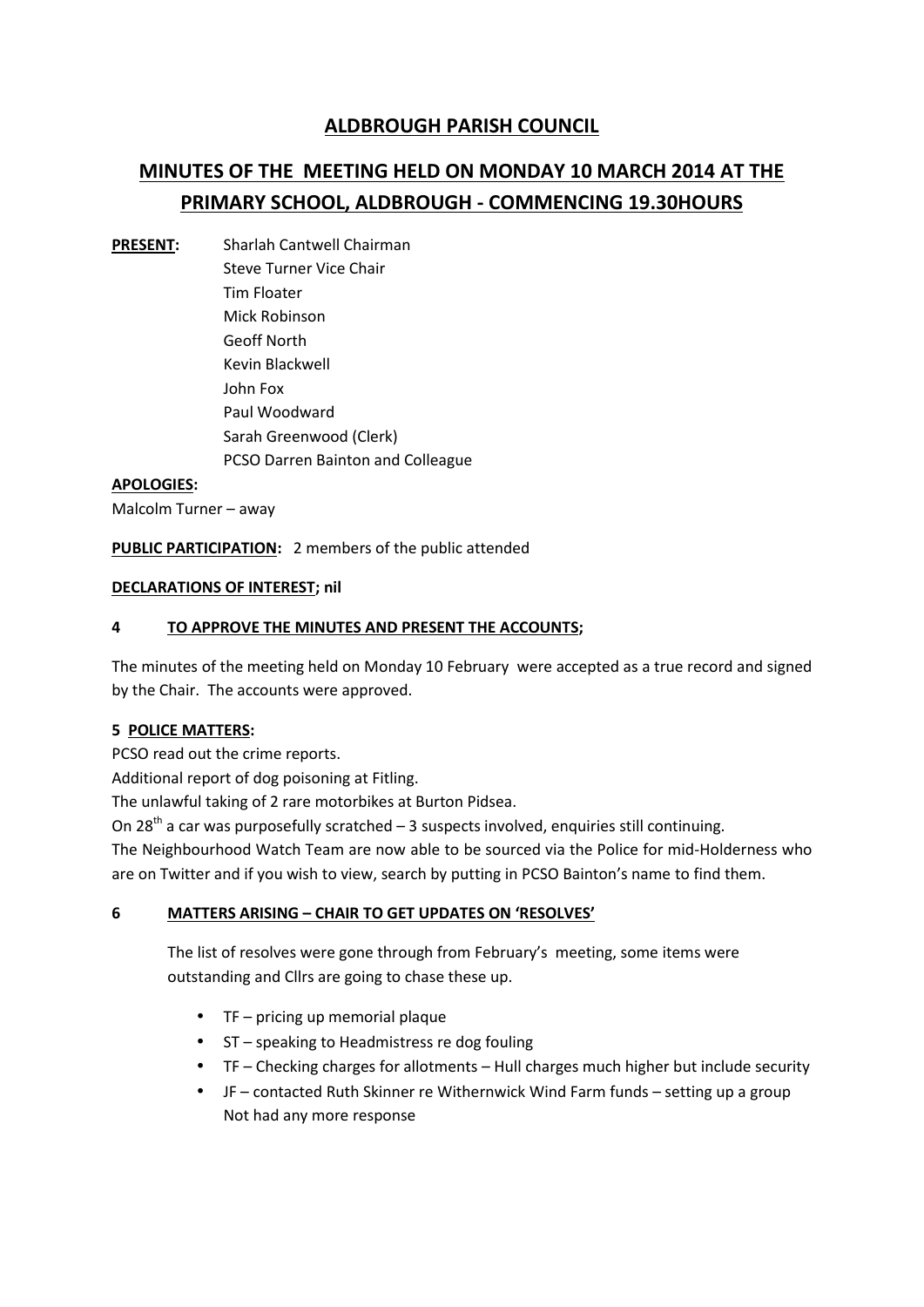- **7 CLG GAS SITE UPDATE** Next meeting is Thursday 13 March 2014. MR is going to ask if anyone with CLG would be interested in training to become a Community First Responder.
- **8 ALLOTMENT SUBS** The price for allotments per annum has been £12.50 for the past 8 years. A show of hands by all Counsellors was made agreeing to put up the annual charges to £15 as from next January. **RESOLVE; CLERK TO WRITE TO ALL ALLOTMENT HOLDERS INFORMING OF NEXT YEAR'S NEW PRICE RAISE. – resolved by clerk**
- **9 CLERKS' NEW SITE FOR EMAIL ADDRESS** KB suggested we try the email site which is in conjunction with the Aldbrough Website. He will test the email site to ensure it is acceptable to ERYCC and is not blocked.
- **10 INFORMATION RE 248 SEASIDE ROAD** Clerk read out reply from Patrick McVeigh, Planning Enforcement Officer, ERYCC. The procedure is in hand.

# **11 EMERGENCY PLAN UPDATE/FORMING A NEW COMMITTEE**

KB has updated the plan and re-formatted it so that it can be easily altered and amended as changes occur. Various discussion around who was to be on the new Committee. KB has placed a notice on the board at Londis asking for volunteers but no response so far. However MR, ST and PW all volunteered to join the Emergency Plan Committee. **RESOLVE; MR offered to liaise with local businesses etc to request their input should there be any emergencies in the village. To be discussed again in the April meeting on the Agenda.**

- **12 WW1 MEMORIAL UPDATE-CLLR FLOATER** TF to see the Stone Mason this weekend to get some estimates for a couple of different types of commemorative plaques. **RESOLVE; TF SHOULD HAVE ESTIMATES FOR NEXT MONTH'S MEETING.**
- **13 FEEDBACK FROM 'MEMBER DEVELOPMENT SEMINAR' - CLLRS CANTWELL/WOODWARD** Unfortunately the seminar did not go ahead at the Shores Centre, Withernsea, due to the keyholder not arriving to open the building up. It is being re-arranged for April at a different venue.

# **14 PLANNING APPLICATIONS**

JF explained that plans are now to be viewed via ERYCC website and will not be being sent in the post. This month there have been 2 planning applications (Clerk was not aware – did not receive any notification).

- Planning application for erection of a 4 bedroomed detached dwelling on land down Seaside Road – passed
- Planning for a Walnut tree on Carlton Lane to be crowned by 10% passed. JF to deal with the paperwork on this occasion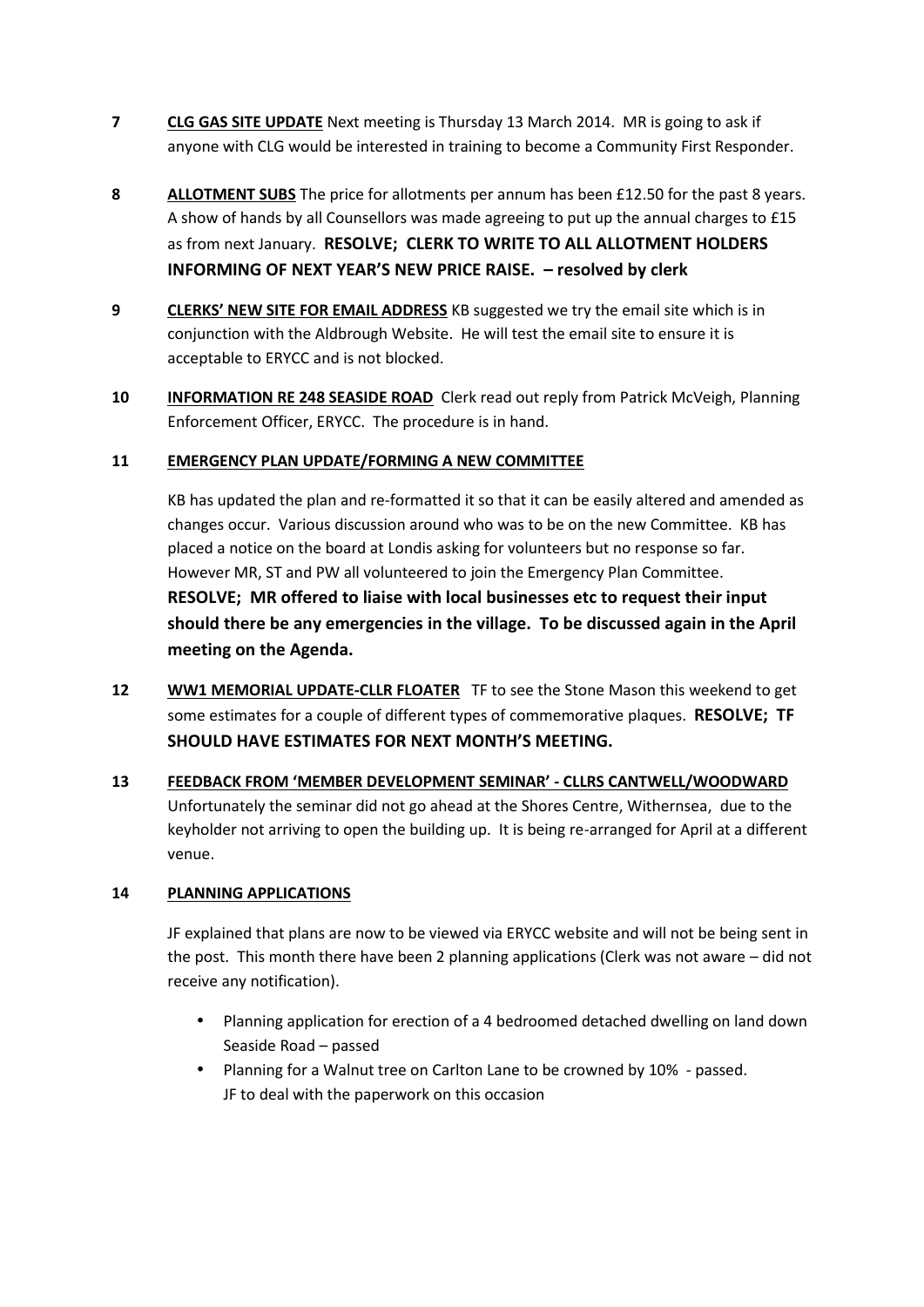#### **15 CORRESPONDENCE**

- a) Rathlin Energy emails / letters re publicity lately of groups lobbying that they are 'Fracking' They deny this and have sent a letter saying this. Chair is placing this letter in the Londis noticeboard.
- b) RCEFP have funding available for use of renewable energy. Information passed to MR to look into further.
- c) Insurance Renewal Due June 2014
- d) HWCC (Humber & Wolds Rural Community Council); Membership due for renewal. The Committee agreed that it should be renewed. **RESOLVE Clerk to apply for renewal of membership**
- e) HART (North Holderness Community Transport) letter asking for support from the Parish Council. The Committee agreed to donate the sum of £150 **RESOLVE; CLERK TO SEND CHEQUE FOR THAT SUM**
- f) Outdoor Exercise Equipment: An email and phone calls from John Ackerman re a scheme for purchasing outdoor exercise equipment via a funded scheme. **RESOLVE; M.R WAS HANDED THE PAPERWORK AND WILL CONTACT MR ACKERMAN FOR FURTHER DETAILS**
- g) ERYCC Village Task Force Developments 2014; Letter from this scheme. A schedule has been arranged for a village walkabout on Monday 28 April. **RESOLVE; JF has agreed to meet with them to point out any needs or repairs for Aldbrough. JF WOULD LIKE A LIST FROM CLLRS OF ANY PROBLEMS/REPAIRS ETC THAT HE CAN POINT OUT TO THE VILLAGE TASK FORCE TEAM AS HE WALKS AROUND THE VILLAGE WITH THEM. TO PLACE THIS ON AGENDA.**
- h) WW1 Cookbook- A lady contacted to say she has written a recipe book compiled from recipes she found of her grandfather's who was a chef in WW1 and who lived in Aldbrough. PW suggested that maybe she would like to make a donation and her book could be mentioned on Aldbrough's website.
- i) The new electoral role has arrived **RESOLVE; CLERK WILL FILE THIS IN THE INFORMATION FOLDER – resolved by clerk**

# **16 ANY OTHER BUSINESS**

- Clerk asked if she could purchase lever arch file and dividers for filing minutes and correspondence together in month order. This was agreed by the Committee.
- A cheque for £34 was written out to Cllr Sharlah Cantwell, this is advancement for future purchases of plants for the Aldbrough Planter she is tending – agreed by Cllr Turner and Cllr Floater.